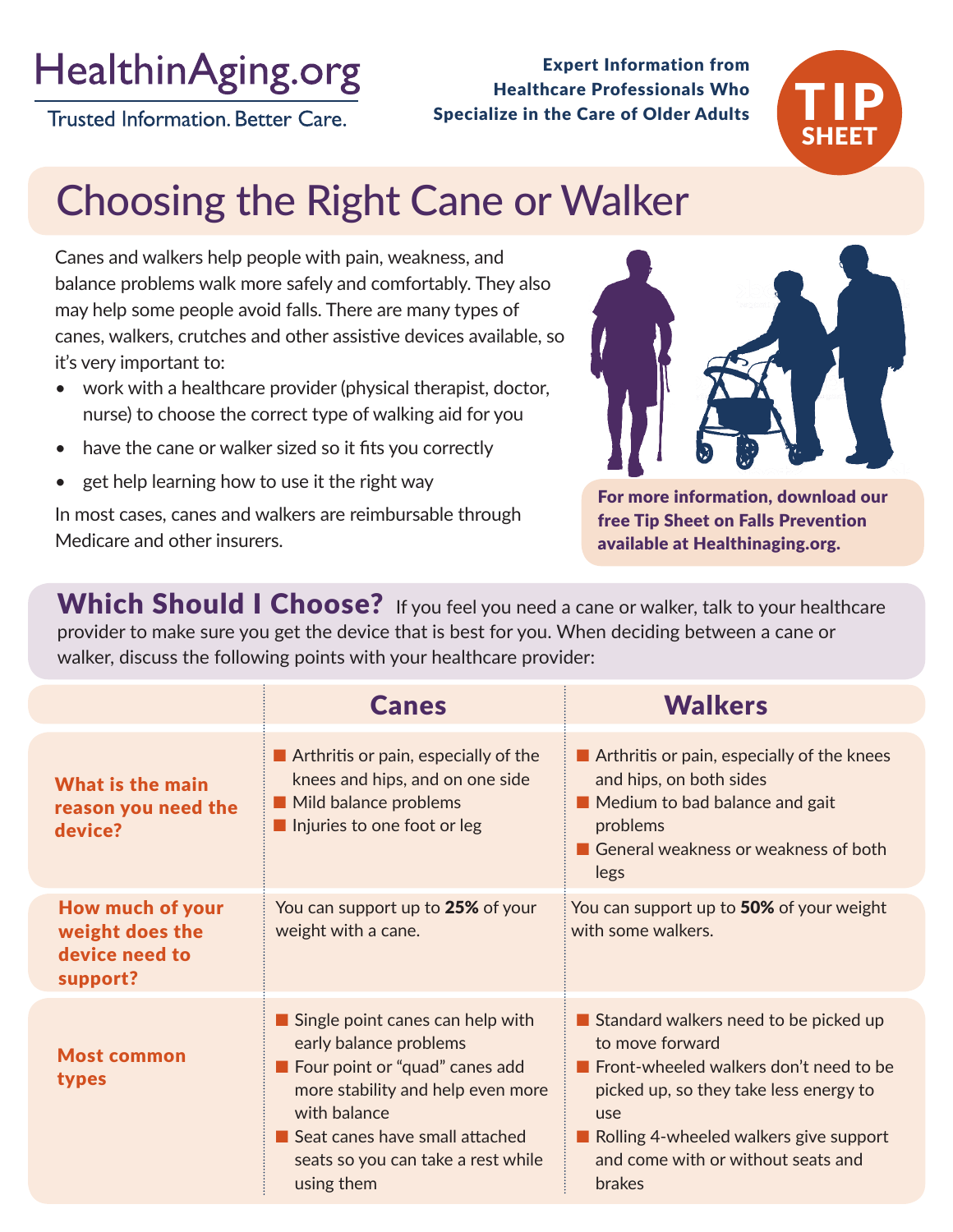|                                       | <b>Canes</b>                                                                                                                                                                    | <b>Walkers</b>                                                                                                                                                                          |
|---------------------------------------|---------------------------------------------------------------------------------------------------------------------------------------------------------------------------------|-----------------------------------------------------------------------------------------------------------------------------------------------------------------------------------------|
| <b>Other things to</b><br>think about | All canes must have a non-skid<br>rubber tip<br>Curved, rounded, or grip handles<br>help with balance and to lower<br>stress on your hand<br>Canes are not as stable as walkers | ■ Walkers should have rubber grips for<br>your hands so they don't slip<br><b>Front-wheeled walkers must have</b><br>non-skid tips on the back legs<br>Walkers cannot be used on stairs |

## How to Get a Proper Fit for Your Cane or Walker

The correct length of a cane or walker is measured from the wrist to the floor.

#### To measure:

- Wear your normal shoes.
- $\blacksquare$  Let your arm hang loosely at your side.
- Ask someone else to measure the distance from your wrist to the floor.
	- $\blacksquare$  This measurement should be about equal to the distance from the point where your leg bone fits into the hip socket to the floor.

 $\blacksquare$  Have your cane or walker adjusted so that the tops of it is that same distance from the floor.

- Aluminum canes and most walkers are adjusted by pushing in buttons on each side and sliding the tubing to the new length until the buttons lock in place.
- $\blacksquare$  Wood canes can be cut to size.

■ Put your hand on the cane or walker handle. If the length is correct, you will notice a 20-degree to 30-degree bend in the elbow. (If your upper arm is at 12 o'clock, your hand points to 5 o'clock.)



If your cane or walker does not feel right, ask your physician or physical therapist to check the fit.